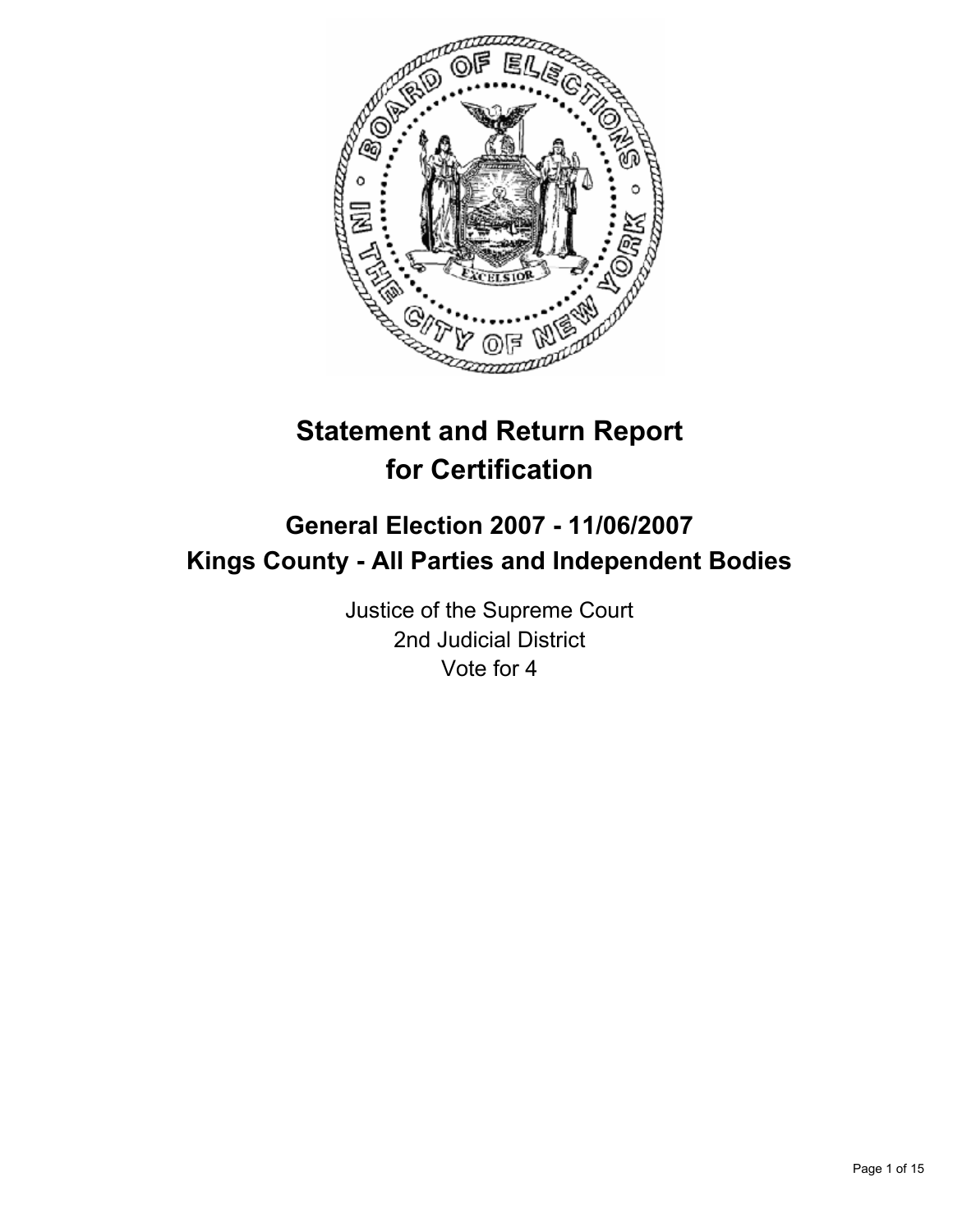

| <b>PUBLIC COUNTER</b>          | 4,553  |
|--------------------------------|--------|
| <b>EMERGENCY</b>               | 0      |
| <b>ABSENTEE/MILITARY</b>       | 84     |
| <b>AFFIDAVIT</b>               | 74     |
| <b>Total Ballots</b>           | 4,711  |
| L PRISCILLA HALL (DEMOCRATIC)  | 3,310  |
| L PRISCILLA HALL (REPUBLICAN)  | 180    |
| PAUL M ATANASIO (CONSERVATIVE) | 143    |
| ALBERT TOMEI (DEMOCRATIC)      | 2,399  |
| ALBERT TOMEI (REPUBLICAN)      | 119    |
| DENNIS W HOUDEK (CONSERVATIVE) | 114    |
| LARRY D MARTIN (DEMOCRATIC)    | 2,508  |
| LARRY D MARTIN (REPUBLICAN)    | 142    |
| ROSS BRADY (CONSERVATIVE)      | 136    |
| ROBERT J MILLER (DEMOCRATIC)   | 2,549  |
| ROBERT J MILLER (REPUBLICAN)   | 150    |
| ROBERT J MILLER (CONSERVATIVE) | 127    |
| <b>Total Votes</b>             | 11,877 |
| Unrecorded                     | 6,967  |

| PUBLIC COUNTER                 | 3,466  |
|--------------------------------|--------|
| <b>EMERGENCY</b>               | 3      |
| ABSENTEE/MILITARY              | 152    |
| <b>AFFIDAVIT</b>               | 41     |
| <b>Total Ballots</b>           | 3,662  |
| L PRISCILLA HALL (DEMOCRATIC)  | 2,294  |
| L PRISCILLA HALL (REPUBLICAN)  | 398    |
| PAUL M ATANASIO (CONSERVATIVE) | 263    |
| ALBERT TOMEI (DEMOCRATIC)      | 1,975  |
| ALBERT TOMEI (REPUBLICAN)      | 393    |
| DENNIS W HOUDEK (CONSERVATIVE) | 209    |
| LARRY D MARTIN (DEMOCRATIC)    | 2,008  |
| LARRY D MARTIN (REPUBLICAN)    | 392    |
| ROSS BRADY (CONSERVATIVE)      | 241    |
| ROBERT J MILLER (DEMOCRATIC)   | 2,033  |
| ROBERT J MILLER (REPUBLICAN)   | 412    |
| ROBERT J MILLER (CONSERVATIVE) | 229    |
| ELLEN SPODEK (WRITE-IN)        | 1      |
| ISRAEL GLASSER (WRITE-IN)      |        |
| <b>Total Votes</b>             | 10,849 |
| Unrecorded                     | 3,799  |
|                                |        |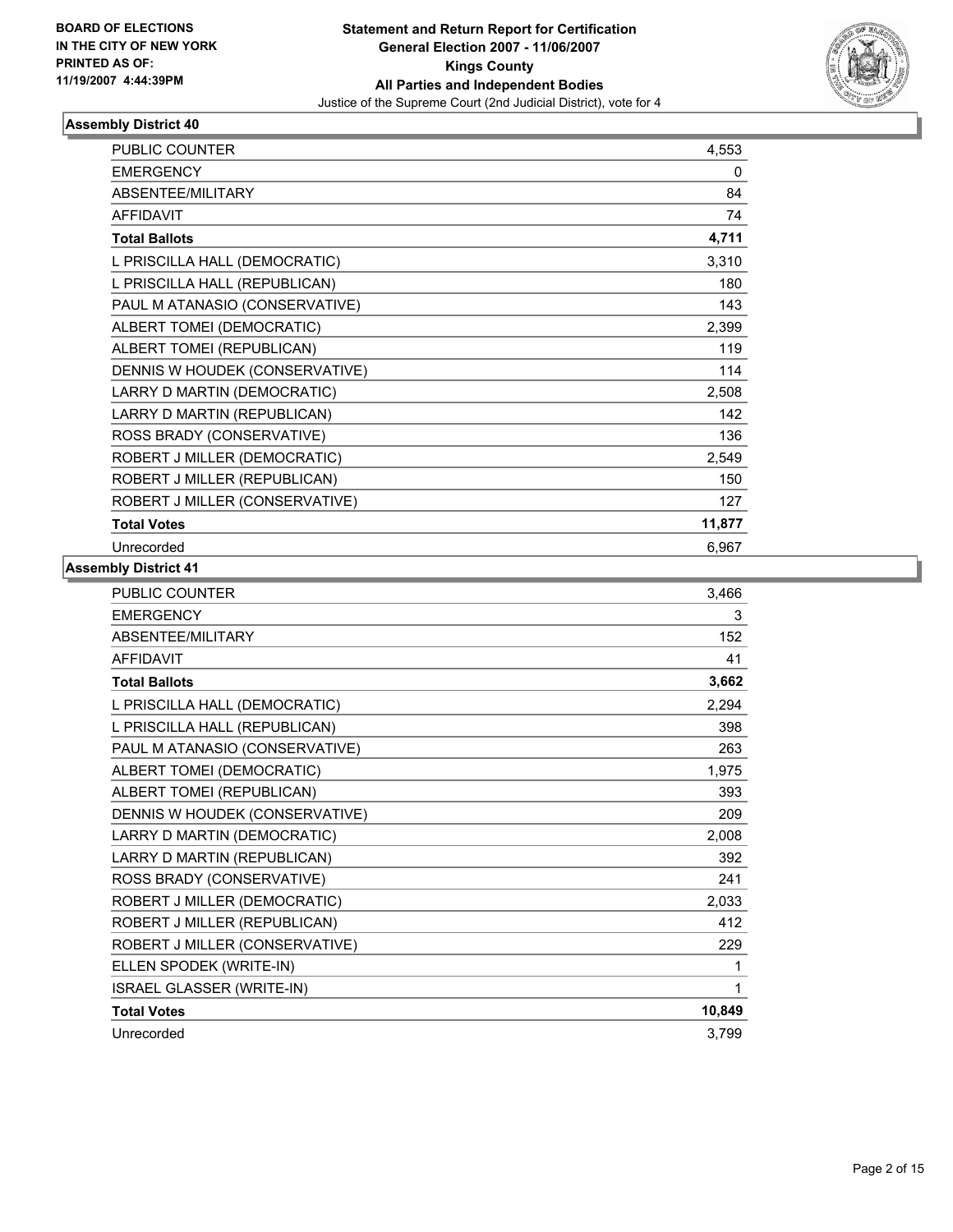

| <b>PUBLIC COUNTER</b>          | 3,601 |  |
|--------------------------------|-------|--|
| <b>EMERGENCY</b>               | 0     |  |
| <b>ABSENTEE/MILITARY</b>       | 127   |  |
| <b>AFFIDAVIT</b>               | 55    |  |
| <b>Total Ballots</b>           | 3,783 |  |
| L PRISCILLA HALL (DEMOCRATIC)  | 2,182 |  |
| L PRISCILLA HALL (REPUBLICAN)  | 197   |  |
| PAUL M ATANASIO (CONSERVATIVE) | 154   |  |
| ALBERT TOMEI (DEMOCRATIC)      | 1,790 |  |
| ALBERT TOMEI (REPUBLICAN)      | 175   |  |
| DENNIS W HOUDEK (CONSERVATIVE) | 120   |  |
| LARRY D MARTIN (DEMOCRATIC)    | 1,884 |  |
| LARRY D MARTIN (REPUBLICAN)    | 188   |  |
| ROSS BRADY (CONSERVATIVE)      | 144   |  |
| ROBERT J MILLER (DEMOCRATIC)   | 1,925 |  |
| ROBERT J MILLER (REPUBLICAN)   | 172   |  |
| ROBERT J MILLER (CONSERVATIVE) | 130   |  |
| <b>Total Votes</b>             | 9,061 |  |
| Unrecorded                     | 6,071 |  |

| <b>PUBLIC COUNTER</b>          | 3,765 |
|--------------------------------|-------|
| <b>EMERGENCY</b>               |       |
| ABSENTEE/MILITARY              | 201   |
| <b>AFFIDAVIT</b>               | 48    |
| <b>Total Ballots</b>           | 4,015 |
| L PRISCILLA HALL (DEMOCRATIC)  | 2,641 |
| L PRISCILLA HALL (REPUBLICAN)  | 164   |
| PAUL M ATANASIO (CONSERVATIVE) | 135   |
| ALBERT TOMEI (DEMOCRATIC)      | 1,975 |
| ALBERT TOMEI (REPUBLICAN)      | 137   |
| DENNIS W HOUDEK (CONSERVATIVE) | 108   |
| LARRY D MARTIN (DEMOCRATIC)    | 2,109 |
| LARRY D MARTIN (REPUBLICAN)    | 136   |
| ROSS BRADY (CONSERVATIVE)      | 143   |
| ROBERT J MILLER (DEMOCRATIC)   | 2,076 |
| ROBERT J MILLER (REPUBLICAN)   | 143   |
| ROBERT J MILLER (CONSERVATIVE) | 117   |
| <b>Total Votes</b>             | 9,884 |
| Unrecorded                     | 6,176 |
|                                |       |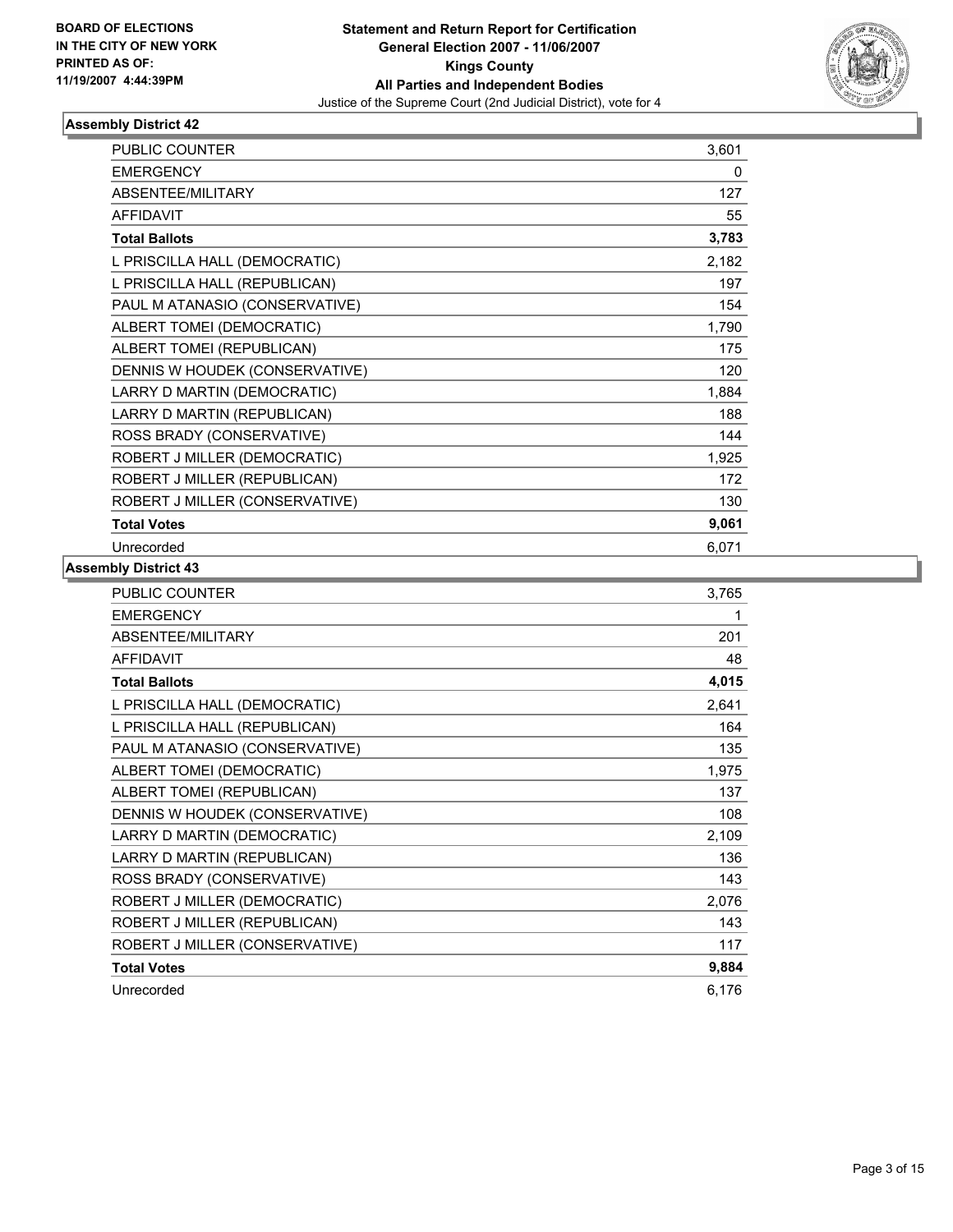

| <b>PUBLIC COUNTER</b>          | 4,114  |
|--------------------------------|--------|
| <b>EMERGENCY</b>               | 19     |
| ABSENTEE/MILITARY              | 155    |
| <b>AFFIDAVIT</b>               | 33     |
| <b>Total Ballots</b>           | 4,321  |
| L PRISCILLA HALL (DEMOCRATIC)  | 2,352  |
| L PRISCILLA HALL (REPUBLICAN)  | 527    |
| PAUL M ATANASIO (CONSERVATIVE) | 360    |
| ALBERT TOMEI (DEMOCRATIC)      | 2,176  |
| ALBERT TOMEI (REPUBLICAN)      | 528    |
| DENNIS W HOUDEK (CONSERVATIVE) | 287    |
| LARRY D MARTIN (DEMOCRATIC)    | 2,187  |
| LARRY D MARTIN (REPUBLICAN)    | 524    |
| ROSS BRADY (CONSERVATIVE)      | 326    |
| ROBERT J MILLER (DEMOCRATIC)   | 2.258  |
| ROBERT J MILLER (REPUBLICAN)   | 550    |
| ROBERT J MILLER (CONSERVATIVE) | 308    |
| JANET C. MACE (WRITE-IN)       | 1      |
| JOHN W. CARROLL (WRITE-IN)     | 4      |
| MATTHEW E. ENDLICH (WRITE-IN)  | 1      |
| NATAN SHMAVILLI (WRITE-IN)     | 1      |
| NOAM SUBERI (WRITE-IN)         | 1      |
| SHEILA KAZINEL (WRITE-IN)      | 1      |
| <b>Total Votes</b>             | 12,392 |
| Unrecorded                     | 4.892  |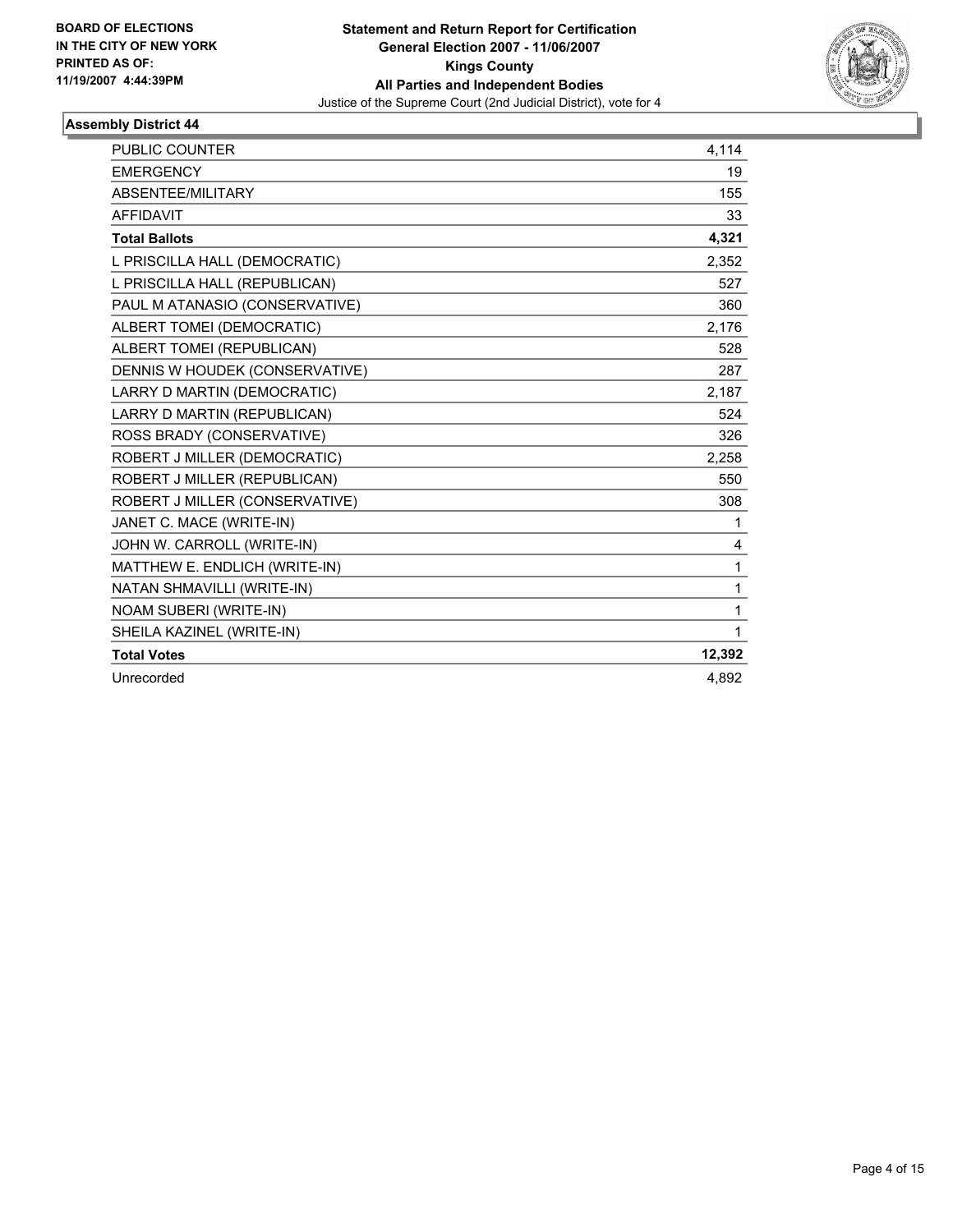

| PUBLIC COUNTER                   | 2,665 |  |
|----------------------------------|-------|--|
| <b>EMERGENCY</b>                 | 1     |  |
| ABSENTEE/MILITARY                | 189   |  |
| <b>AFFIDAVIT</b>                 | 15    |  |
| <b>Total Ballots</b>             | 2,870 |  |
| L PRISCILLA HALL (DEMOCRATIC)    | 1,401 |  |
| L PRISCILLA HALL (REPUBLICAN)    | 476   |  |
| PAUL M ATANASIO (CONSERVATIVE)   | 337   |  |
| ALBERT TOMEI (DEMOCRATIC)        | 1,294 |  |
| ALBERT TOMEI (REPUBLICAN)        | 494   |  |
| DENNIS W HOUDEK (CONSERVATIVE)   | 281   |  |
| LARRY D MARTIN (DEMOCRATIC)      | 1,332 |  |
| LARRY D MARTIN (REPUBLICAN)      | 527   |  |
| ROSS BRADY (CONSERVATIVE)        | 302   |  |
| ROBERT J MILLER (DEMOCRATIC)     | 1,411 |  |
| ROBERT J MILLER (REPUBLICAN)     | 518   |  |
| ROBERT J MILLER (CONSERVATIVE)   | 273   |  |
| ALTON MADDOX (WRITE-IN)          | 1     |  |
| <b>BRUCE WRIGHT (WRITE-IN)</b>   | 1     |  |
| CHAIM STORCH (WRITE-IN)          | 1     |  |
| IAN RANDAL STROCK (WRITE-IN)     | 1     |  |
| MICHAEAL TARIQ WARREN (WRITE-IN) | 1     |  |
| NOACH DEAR (WRITE-IN)            | 1     |  |
| PAUL DANN (WRITE-IN)             | 1     |  |
| <b>Total Votes</b>               | 8,653 |  |
| Unrecorded                       | 2,827 |  |
| nblv District 46                 |       |  |

| <b>PUBLIC COUNTER</b>          | 3,972  |
|--------------------------------|--------|
| <b>EMERGENCY</b>               | 0      |
| ABSENTEE/MILITARY              | 329    |
| <b>AFFIDAVIT</b>               | 32     |
| <b>Total Ballots</b>           | 4,333  |
| L PRISCILLA HALL (DEMOCRATIC)  | 2,326  |
| L PRISCILLA HALL (REPUBLICAN)  | 646    |
| PAUL M ATANASIO (CONSERVATIVE) | 361    |
| ALBERT TOMEI (DEMOCRATIC)      | 2,024  |
| ALBERT TOMEI (REPUBLICAN)      | 668    |
| DENNIS W HOUDEK (CONSERVATIVE) | 285    |
| LARRY D MARTIN (DEMOCRATIC)    | 2,090  |
| LARRY D MARTIN (REPUBLICAN)    | 652    |
| ROSS BRADY (CONSERVATIVE)      | 314    |
| ROBERT J MILLER (DEMOCRATIC)   | 2,134  |
| ROBERT J MILLER (REPUBLICAN)   | 663    |
| ROBERT J MILLER (CONSERVATIVE) | 275    |
| <b>Total Votes</b>             | 12,438 |
| Unrecorded                     | 4,894  |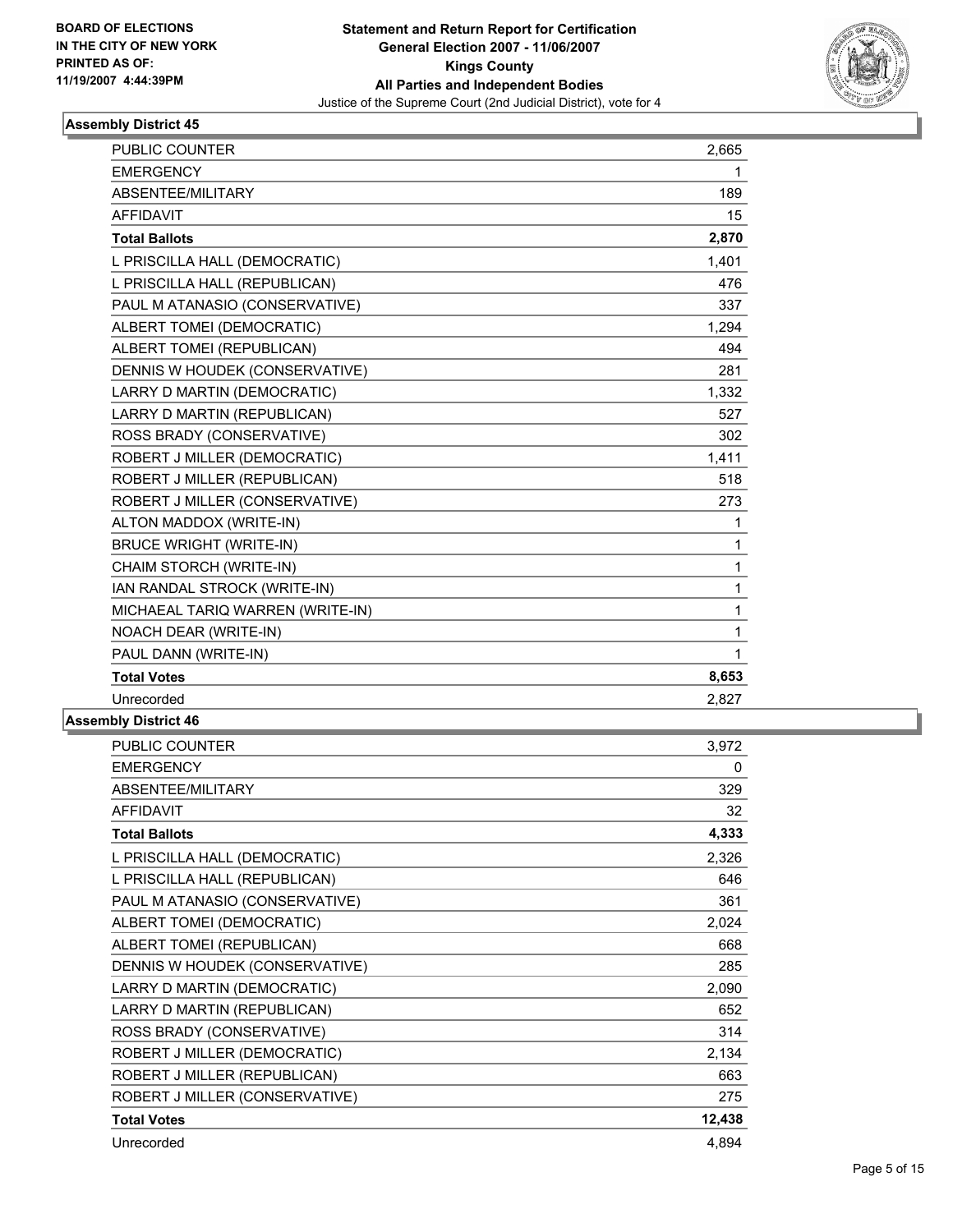

| <b>PUBLIC COUNTER</b>          | 2,544 |  |
|--------------------------------|-------|--|
| <b>EMERGENCY</b>               | 0     |  |
| ABSENTEE/MILITARY              | 202   |  |
| <b>AFFIDAVIT</b>               | 13    |  |
| <b>Total Ballots</b>           | 2,759 |  |
| L PRISCILLA HALL (DEMOCRATIC)  | 1,433 |  |
| L PRISCILLA HALL (REPUBLICAN)  | 464   |  |
| PAUL M ATANASIO (CONSERVATIVE) | 257   |  |
| ALBERT TOMEI (DEMOCRATIC)      | 1,342 |  |
| ALBERT TOMEI (REPUBLICAN)      | 503   |  |
| DENNIS W HOUDEK (CONSERVATIVE) | 186   |  |
| LARRY D MARTIN (DEMOCRATIC)    | 1,348 |  |
| LARRY D MARTIN (REPUBLICAN)    | 442   |  |
| ROSS BRADY (CONSERVATIVE)      | 202   |  |
| ROBERT J MILLER (DEMOCRATIC)   | 1,369 |  |
| ROBERT J MILLER (REPUBLICAN)   | 482   |  |
| ROBERT J MILLER (CONSERVATIVE) | 182   |  |
| CATHERINE LEVINE (WRITE-IN)    |       |  |
| <b>Total Votes</b>             | 8,211 |  |
| Unrecorded                     | 2,825 |  |

| <b>PUBLIC COUNTER</b>          | 4,147 |
|--------------------------------|-------|
| <b>EMERGENCY</b>               | 0     |
| <b>ABSENTEE/MILITARY</b>       | 152   |
| <b>AFFIDAVIT</b>               | 24    |
| <b>Total Ballots</b>           | 4,323 |
| L PRISCILLA HALL (DEMOCRATIC)  | 1,334 |
| L PRISCILLA HALL (REPUBLICAN)  | 694   |
| PAUL M ATANASIO (CONSERVATIVE) | 417   |
| ALBERT TOMEI (DEMOCRATIC)      | 1,245 |
| ALBERT TOMEI (REPUBLICAN)      | 729   |
| DENNIS W HOUDEK (CONSERVATIVE) | 374   |
| LARRY D MARTIN (DEMOCRATIC)    | 1,322 |
| LARRY D MARTIN (REPUBLICAN)    | 750   |
| ROSS BRADY (CONSERVATIVE)      | 397   |
| ROBERT J MILLER (DEMOCRATIC)   | 1,518 |
| ROBERT J MILLER (REPUBLICAN)   | 768   |
| ROBERT J MILLER (CONSERVATIVE) | 385   |
| ALFRED E. NEWMAN (WRITE-IN)    |       |
| ALLEN POPPER (WRITE-IN)        |       |
| <b>Total Votes</b>             | 9,935 |
| Unrecorded                     | 7,357 |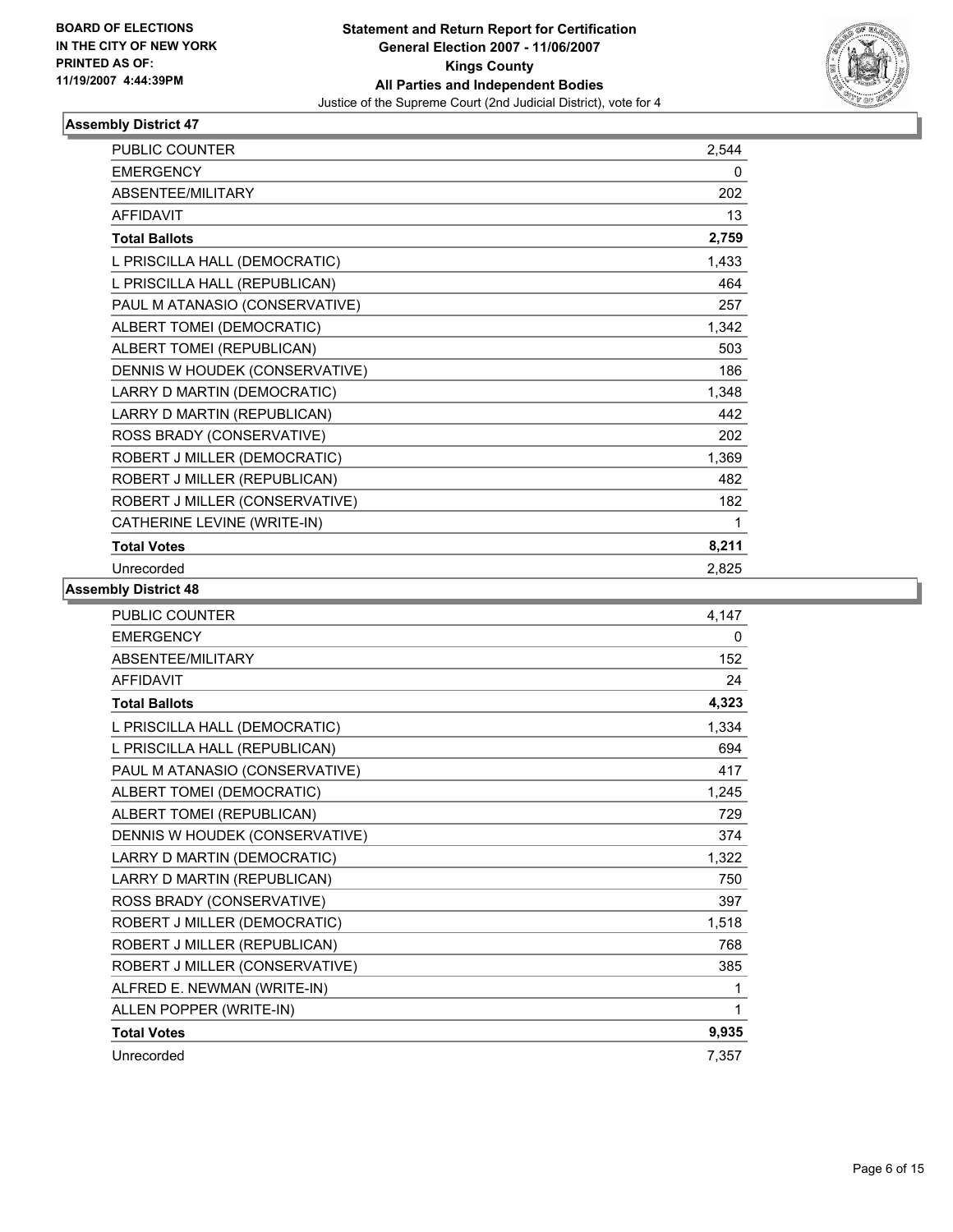

| PUBLIC COUNTER                 | 2,469 |  |
|--------------------------------|-------|--|
| <b>EMERGENCY</b>               | 0     |  |
| ABSENTEE/MILITARY              | 157   |  |
| <b>AFFIDAVIT</b>               | 17    |  |
| <b>Total Ballots</b>           | 2,643 |  |
| L PRISCILLA HALL (DEMOCRATIC)  | 1,072 |  |
| L PRISCILLA HALL (REPUBLICAN)  | 515   |  |
| PAUL M ATANASIO (CONSERVATIVE) | 329   |  |
| ALBERT TOMEI (DEMOCRATIC)      | 970   |  |
| ALBERT TOMEI (REPUBLICAN)      | 559   |  |
| DENNIS W HOUDEK (CONSERVATIVE) | 217   |  |
| LARRY D MARTIN (DEMOCRATIC)    | 928   |  |
| LARRY D MARTIN (REPUBLICAN)    | 513   |  |
| ROSS BRADY (CONSERVATIVE)      | 256   |  |
| ROBERT J MILLER (DEMOCRATIC)   | 998   |  |
| ROBERT J MILLER (REPUBLICAN)   | 524   |  |
| ROBERT J MILLER (CONSERVATIVE) | 235   |  |
| ANTHONY CERETTI (WRITE-IN)     | 1     |  |
| <b>JACK PURUIN (WRITE-IN)</b>  | 1     |  |
| JOE TORRES (WRITE-IN)          | 1     |  |
| MOJAE GROSS (WRITE-IN)         | 1     |  |
| URSULA GANGEMI (WRITE-IN)      | 1     |  |
| <b>Total Votes</b>             | 7,121 |  |
| Unrecorded                     | 3,451 |  |
|                                |       |  |

| <b>PUBLIC COUNTER</b>          | 2,273 |
|--------------------------------|-------|
| <b>EMERGENCY</b>               | 4     |
| ABSENTEE/MILITARY              | 101   |
| <b>AFFIDAVIT</b>               | 16    |
| <b>Total Ballots</b>           | 2,394 |
| L PRISCILLA HALL (DEMOCRATIC)  | 1,521 |
| L PRISCILLA HALL (REPUBLICAN)  | 185   |
| PAUL M ATANASIO (CONSERVATIVE) | 145   |
| ALBERT TOMEI (DEMOCRATIC)      | 1,227 |
| ALBERT TOMEI (REPUBLICAN)      | 162   |
| DENNIS W HOUDEK (CONSERVATIVE) | 120   |
| LARRY D MARTIN (DEMOCRATIC)    | 1,283 |
| LARRY D MARTIN (REPUBLICAN)    | 174   |
| ROSS BRADY (CONSERVATIVE)      | 138   |
| ROBERT J MILLER (DEMOCRATIC)   | 1,289 |
| ROBERT J MILLER (REPUBLICAN)   | 149   |
| ROBERT J MILLER (CONSERVATIVE) | 100   |
| <b>Total Votes</b>             | 6,493 |
| Unrecorded                     | 3,083 |
|                                |       |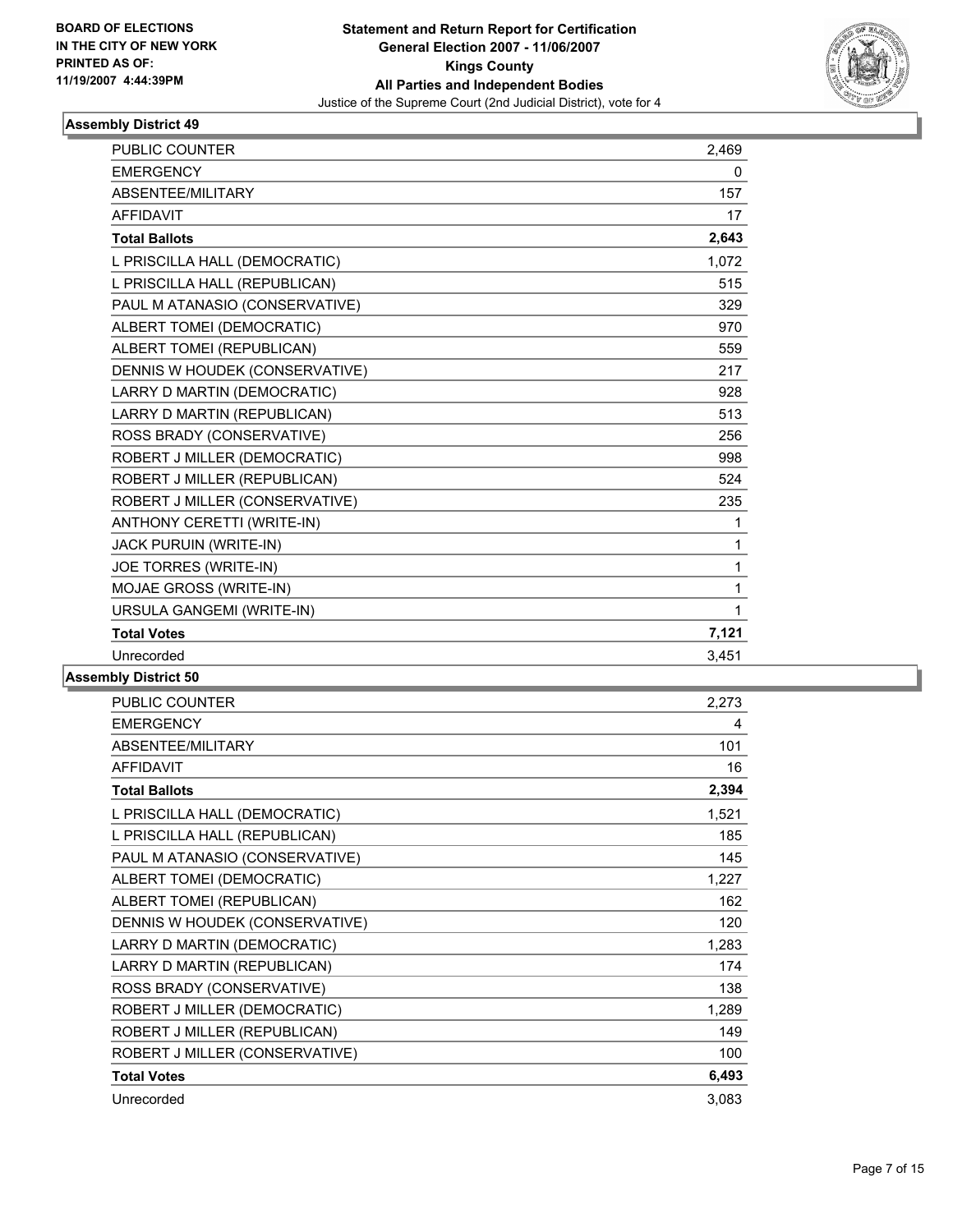

| <b>PUBLIC COUNTER</b>          | 2,464 |
|--------------------------------|-------|
| <b>EMERGENCY</b>               | 7     |
| ABSENTEE/MILITARY              | 70    |
| <b>AFFIDAVIT</b>               | 39    |
| <b>Total Ballots</b>           | 2,580 |
| L PRISCILLA HALL (DEMOCRATIC)  | 1,482 |
| L PRISCILLA HALL (REPUBLICAN)  | 248   |
| PAUL M ATANASIO (CONSERVATIVE) | 184   |
| ALBERT TOMEI (DEMOCRATIC)      | 1,134 |
| ALBERT TOMEI (REPUBLICAN)      | 220   |
| DENNIS W HOUDEK (CONSERVATIVE) | 137   |
| LARRY D MARTIN (DEMOCRATIC)    | 1,194 |
| LARRY D MARTIN (REPUBLICAN)    | 230   |
| ROSS BRADY (CONSERVATIVE)      | 146   |
| ROBERT J MILLER (DEMOCRATIC)   | 1,219 |
| ROBERT J MILLER (REPUBLICAN)   | 225   |
| ROBERT J MILLER (CONSERVATIVE) | 116   |
| <b>Total Votes</b>             | 6,535 |
| Unrecorded                     | 3,785 |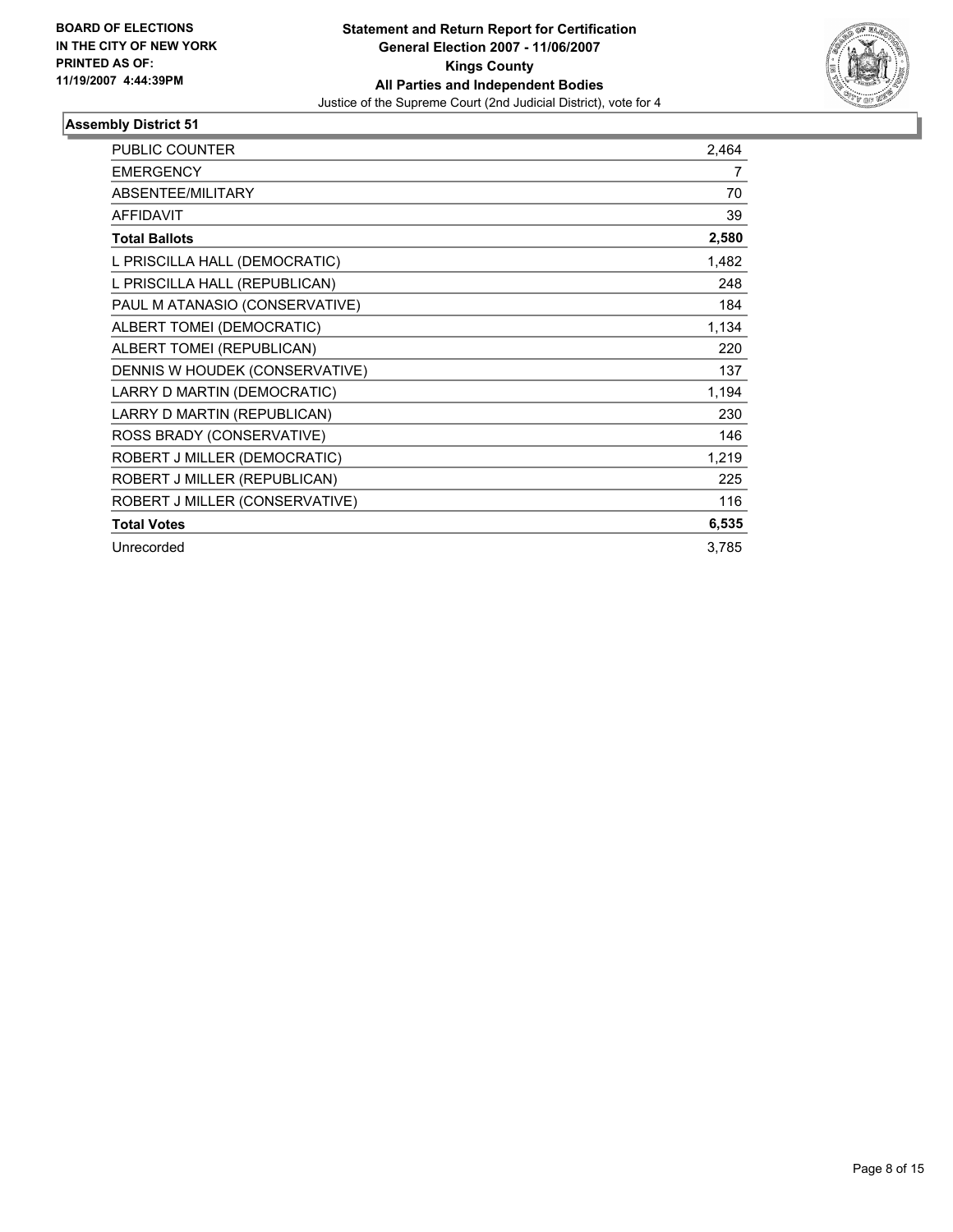

| PUBLIC COUNTER                    | 3,939          |
|-----------------------------------|----------------|
| <b>EMERGENCY</b>                  | 4              |
| ABSENTEE/MILITARY                 | 254            |
| <b>AFFIDAVIT</b>                  | 35             |
| <b>Total Ballots</b>              | 4,232          |
| L PRISCILLA HALL (DEMOCRATIC)     | 3,068          |
| L PRISCILLA HALL (REPUBLICAN)     | 350            |
| PAUL M ATANASIO (CONSERVATIVE)    | 251            |
| ALBERT TOMEI (DEMOCRATIC)         | 2.796          |
| ALBERT TOMEI (REPUBLICAN)         | 362            |
| DENNIS W HOUDEK (CONSERVATIVE)    | 199            |
| LARRY D MARTIN (DEMOCRATIC)       | 2,749          |
| LARRY D MARTIN (REPUBLICAN)       | 332            |
| ROSS BRADY (CONSERVATIVE)         | 227            |
| ROBERT J MILLER (DEMOCRATIC)      | 2,688          |
| ROBERT J MILLER (REPUBLICAN)      | 349            |
| ROBERT J MILLER (CONSERVATIVE)    | 183            |
| BENJAMIN RADER (WRITE-IN)         | 1              |
| DAVID BLOOMFIELD (WRITE-IN)       | 1              |
| DIANA SZOCHET (WRITE-IN)          | 1              |
| <b>GENE RUSSIANOFF (WRITE-IN)</b> | 1              |
| HARVEY PORIS (WRITE-IN)           | $\overline{2}$ |
| <b>NEAL ROSENTEIN (WRITE-IN)</b>  | 1              |
| STEPHEN COLBERT (WRITE-IN)        | 1              |
| VICKY VOSSEN (WRITE-IN)           | 1              |
| <b>Total Votes</b>                | 13,563         |
| Unrecorded                        | 3.365          |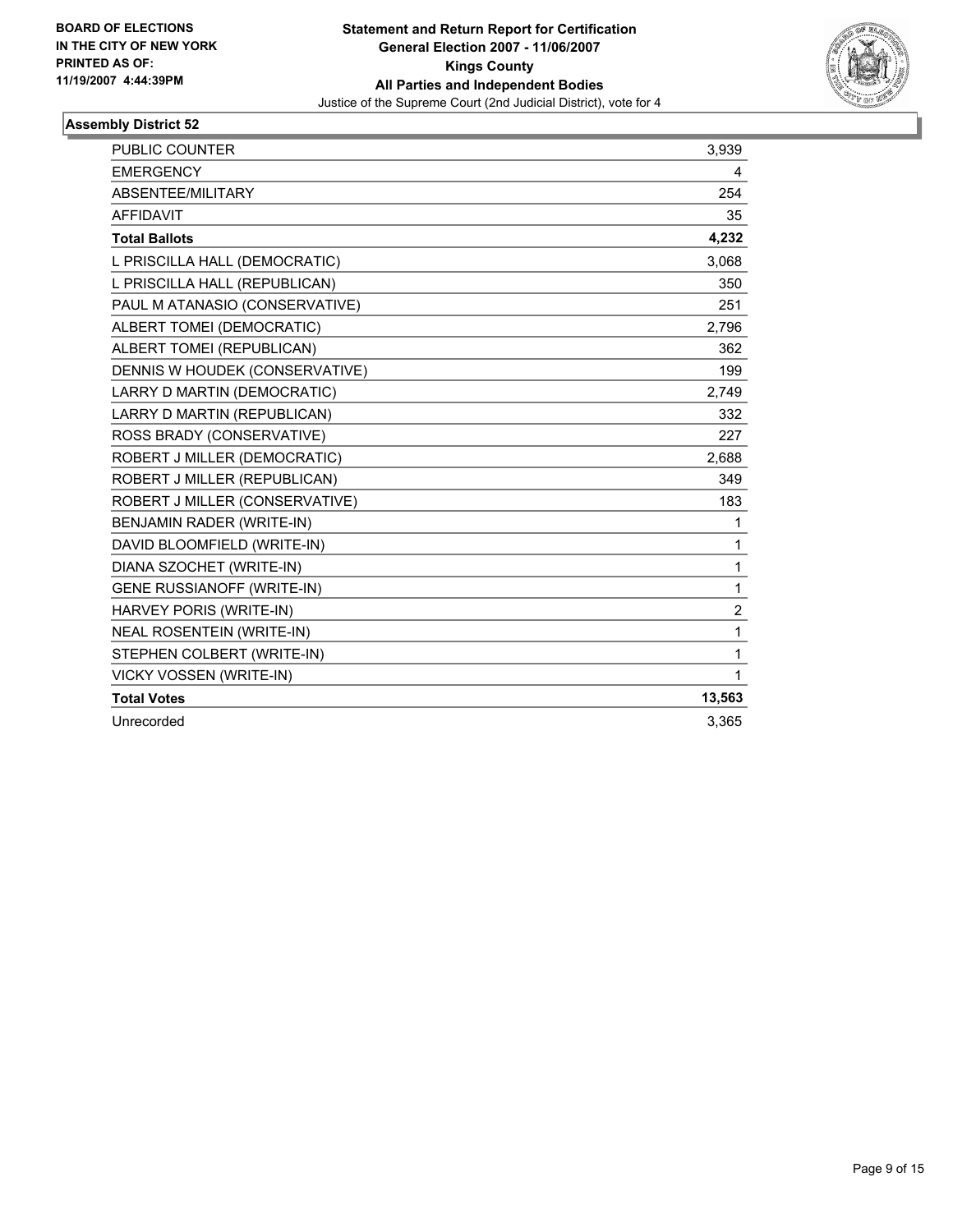

| <b>PUBLIC COUNTER</b>          | 3,818 |
|--------------------------------|-------|
| <b>EMERGENCY</b>               | 11    |
| <b>ABSENTEE/MILITARY</b>       | 75    |
| <b>AFFIDAVIT</b>               | 52    |
| <b>Total Ballots</b>           | 3,956 |
| L PRISCILLA HALL (DEMOCRATIC)  | 2,416 |
| L PRISCILLA HALL (REPUBLICAN)  | 211   |
| PAUL M ATANASIO (CONSERVATIVE) | 162   |
| ALBERT TOMEI (DEMOCRATIC)      | 1,972 |
| ALBERT TOMEI (REPUBLICAN)      | 207   |
| DENNIS W HOUDEK (CONSERVATIVE) | 100   |
| LARRY D MARTIN (DEMOCRATIC)    | 2,175 |
| LARRY D MARTIN (REPUBLICAN)    | 230   |
| ROSS BRADY (CONSERVATIVE)      | 130   |
| ROBERT J MILLER (DEMOCRATIC)   | 2,016 |
| ROBERT J MILLER (REPUBLICAN)   | 185   |
| ROBERT J MILLER (CONSERVATIVE) | 117   |
| <b>Total Votes</b>             | 9,921 |
| Unrecorded                     | 5,903 |

| PUBLIC COUNTER                   | 2,975 |
|----------------------------------|-------|
| <b>EMERGENCY</b>                 | 5     |
| ABSENTEE/MILITARY                | 44    |
| <b>AFFIDAVIT</b>                 | 39    |
| <b>Total Ballots</b>             | 3,063 |
| L PRISCILLA HALL (DEMOCRATIC)    | 2,020 |
| L PRISCILLA HALL (REPUBLICAN)    | 140   |
| PAUL M ATANASIO (CONSERVATIVE)   | 161   |
| ALBERT TOMEI (DEMOCRATIC)        | 1,560 |
| ALBERT TOMEI (REPUBLICAN)        | 117   |
| DENNIS W HOUDEK (CONSERVATIVE)   | 102   |
| LARRY D MARTIN (DEMOCRATIC)      | 1,735 |
| LARRY D MARTIN (REPUBLICAN)      | 130   |
| ROSS BRADY (CONSERVATIVE)        | 151   |
| ROBERT J MILLER (DEMOCRATIC)     | 1,601 |
| ROBERT J MILLER (REPUBLICAN)     | 95    |
| ROBERT J MILLER (CONSERVATIVE)   | 121   |
| <b>BRITNEY SPEARS (WRITE-IN)</b> | 1     |
| HILLARY CLINTON (WRITE-IN)       | 1     |
| OJ SIMPSON (WRITE-IN)            | 1     |
| RALPH NADER (WRITE-IN)           | 1     |
| <b>Total Votes</b>               | 7,937 |
| Unrecorded                       | 4,315 |
|                                  |       |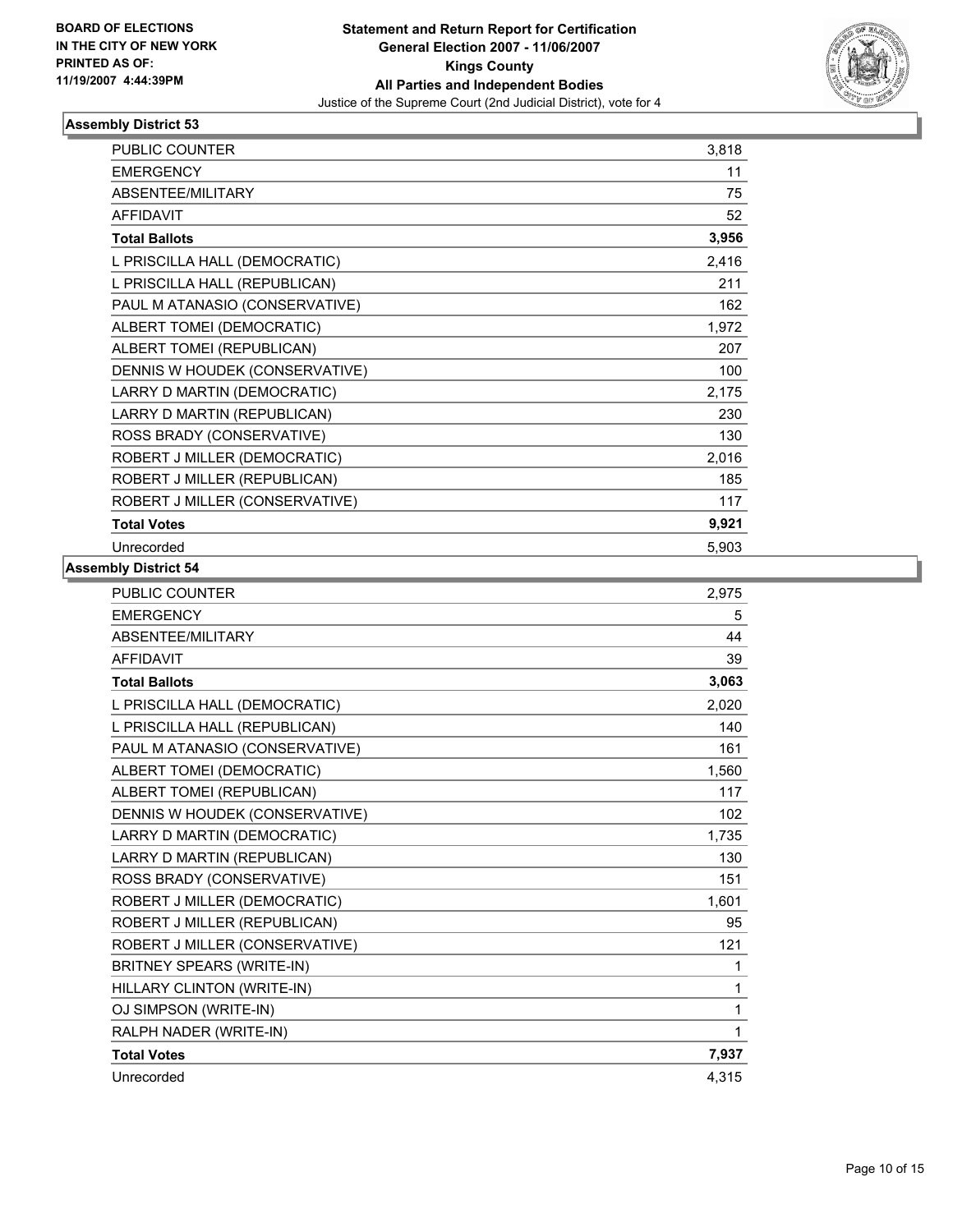

| <b>PUBLIC COUNTER</b>          | 3,967  |
|--------------------------------|--------|
| <b>EMERGENCY</b>               | 3      |
| <b>ABSENTEE/MILITARY</b>       | 98     |
| <b>AFFIDAVIT</b>               | 45     |
| <b>Total Ballots</b>           | 4,113  |
| L PRISCILLA HALL (DEMOCRATIC)  | 2,895  |
| L PRISCILLA HALL (REPUBLICAN)  | 170    |
| PAUL M ATANASIO (CONSERVATIVE) | 130    |
| ALBERT TOMEI (DEMOCRATIC)      | 2,070  |
| ALBERT TOMEI (REPUBLICAN)      | 100    |
| DENNIS W HOUDEK (CONSERVATIVE) | 103    |
| LARRY D MARTIN (DEMOCRATIC)    | 2,291  |
| LARRY D MARTIN (REPUBLICAN)    | 124    |
| ROSS BRADY (CONSERVATIVE)      | 149    |
| ROBERT J MILLER (DEMOCRATIC)   | 2,227  |
| ROBERT J MILLER (REPUBLICAN)   | 118    |
| ROBERT J MILLER (CONSERVATIVE) | 134    |
| <b>Total Votes</b>             | 10,511 |
| Unrecorded                     | 5,941  |

| PUBLIC COUNTER                 | 4,378  |
|--------------------------------|--------|
| <b>EMERGENCY</b>               | 0      |
| ABSENTEE/MILITARY              | 158    |
| <b>AFFIDAVIT</b>               | 52     |
| <b>Total Ballots</b>           | 4,588  |
| L PRISCILLA HALL (DEMOCRATIC)  | 3,239  |
| L PRISCILLA HALL (REPUBLICAN)  | 172    |
| PAUL M ATANASIO (CONSERVATIVE) | 136    |
| ALBERT TOMEI (DEMOCRATIC)      | 2,389  |
| ALBERT TOMEI (REPUBLICAN)      | 128    |
| DENNIS W HOUDEK (CONSERVATIVE) | 117    |
| LARRY D MARTIN (DEMOCRATIC)    | 2,526  |
| LARRY D MARTIN (REPUBLICAN)    | 128    |
| ROSS BRADY (CONSERVATIVE)      | 173    |
| ROBERT J MILLER (DEMOCRATIC)   | 2,529  |
| ROBERT J MILLER (REPUBLICAN)   | 117    |
| ROBERT J MILLER (CONSERVATIVE) | 144    |
| TRINA NOEL (WRITE-IN)          | 1      |
| <b>Total Votes</b>             | 11,799 |
| Unrecorded                     | 6,553  |
|                                |        |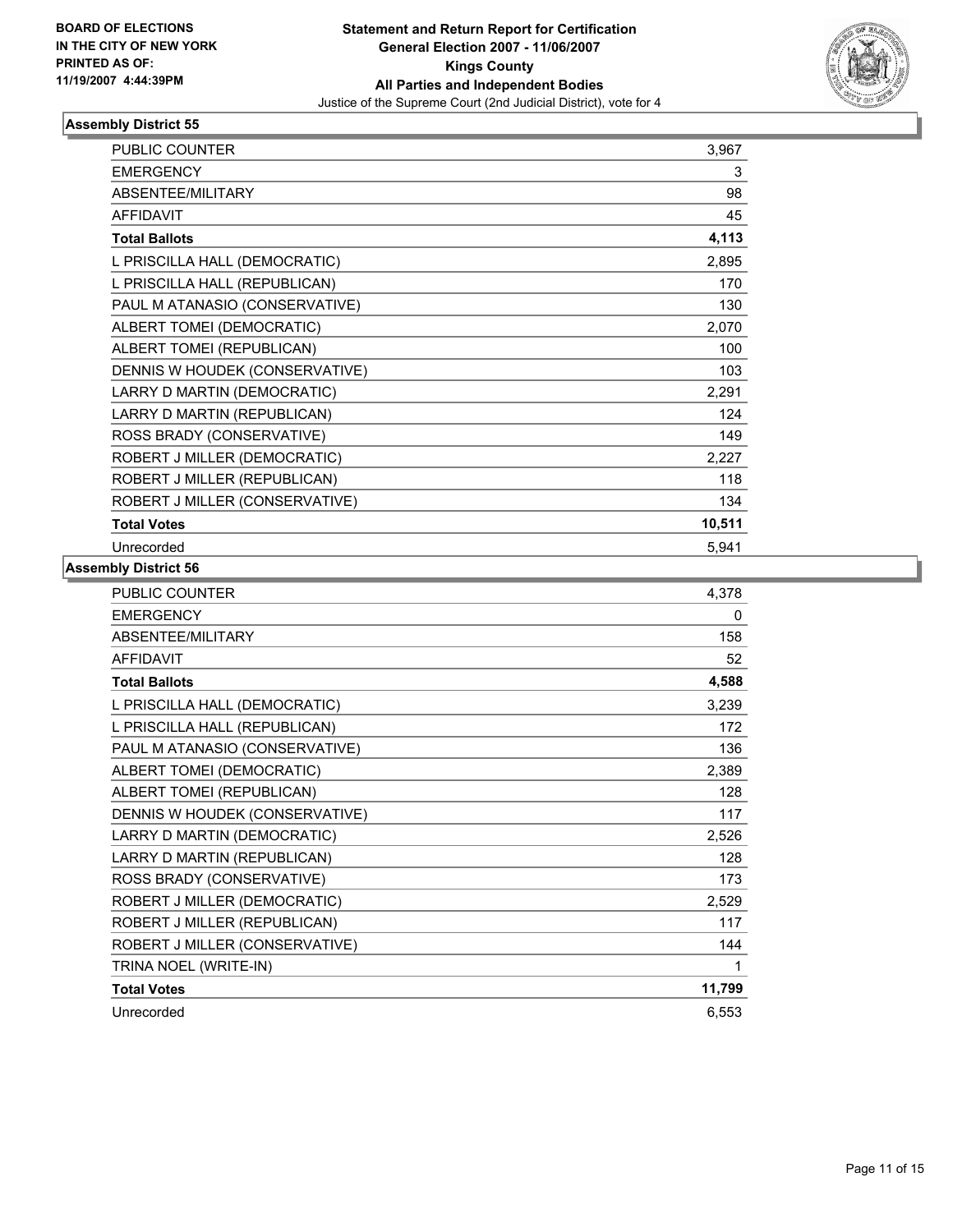

| PUBLIC COUNTER                 | 4,120  |
|--------------------------------|--------|
| <b>EMERGENCY</b>               | 5      |
| ABSENTEE/MILITARY              | 172    |
| <b>AFFIDAVIT</b>               | 45     |
| <b>Total Ballots</b>           | 4,342  |
| L PRISCILLA HALL (DEMOCRATIC)  | 3,102  |
| L PRISCILLA HALL (REPUBLICAN)  | 161    |
| PAUL M ATANASIO (CONSERVATIVE) | 130    |
| ALBERT TOMEI (DEMOCRATIC)      | 2,425  |
| ALBERT TOMEI (REPUBLICAN)      | 125    |
| DENNIS W HOUDEK (CONSERVATIVE) | 108    |
| LARRY D MARTIN (DEMOCRATIC)    | 2,539  |
| LARRY D MARTIN (REPUBLICAN)    | 144    |
| ROSS BRADY (CONSERVATIVE)      | 133    |
| ROBERT J MILLER (DEMOCRATIC)   | 2,503  |
| ROBERT J MILLER (REPUBLICAN)   | 121    |
| ROBERT J MILLER (CONSERVATIVE) | 118    |
| <b>Total Votes</b>             | 11,609 |
| Unrecorded                     | 5,759  |

| <b>PUBLIC COUNTER</b>          | 3,313 |
|--------------------------------|-------|
| <b>EMERGENCY</b>               | 0     |
| ABSENTEE/MILITARY              | 216   |
| <b>AFFIDAVIT</b>               | 32    |
| <b>Total Ballots</b>           | 3,561 |
| L PRISCILLA HALL (DEMOCRATIC)  | 2,611 |
| L PRISCILLA HALL (REPUBLICAN)  | 134   |
| PAUL M ATANASIO (CONSERVATIVE) | 114   |
| ALBERT TOMEI (DEMOCRATIC)      | 2,016 |
| ALBERT TOMEI (REPUBLICAN)      | 129   |
| DENNIS W HOUDEK (CONSERVATIVE) | 103   |
| LARRY D MARTIN (DEMOCRATIC)    | 2,156 |
| LARRY D MARTIN (REPUBLICAN)    | 115   |
| ROSS BRADY (CONSERVATIVE)      | 134   |
| ROBERT J MILLER (DEMOCRATIC)   | 2,172 |
| ROBERT J MILLER (REPUBLICAN)   | 104   |
| ROBERT J MILLER (CONSERVATIVE) | 119   |
| <b>Total Votes</b>             | 9,907 |
| Unrecorded                     | 4,337 |
|                                |       |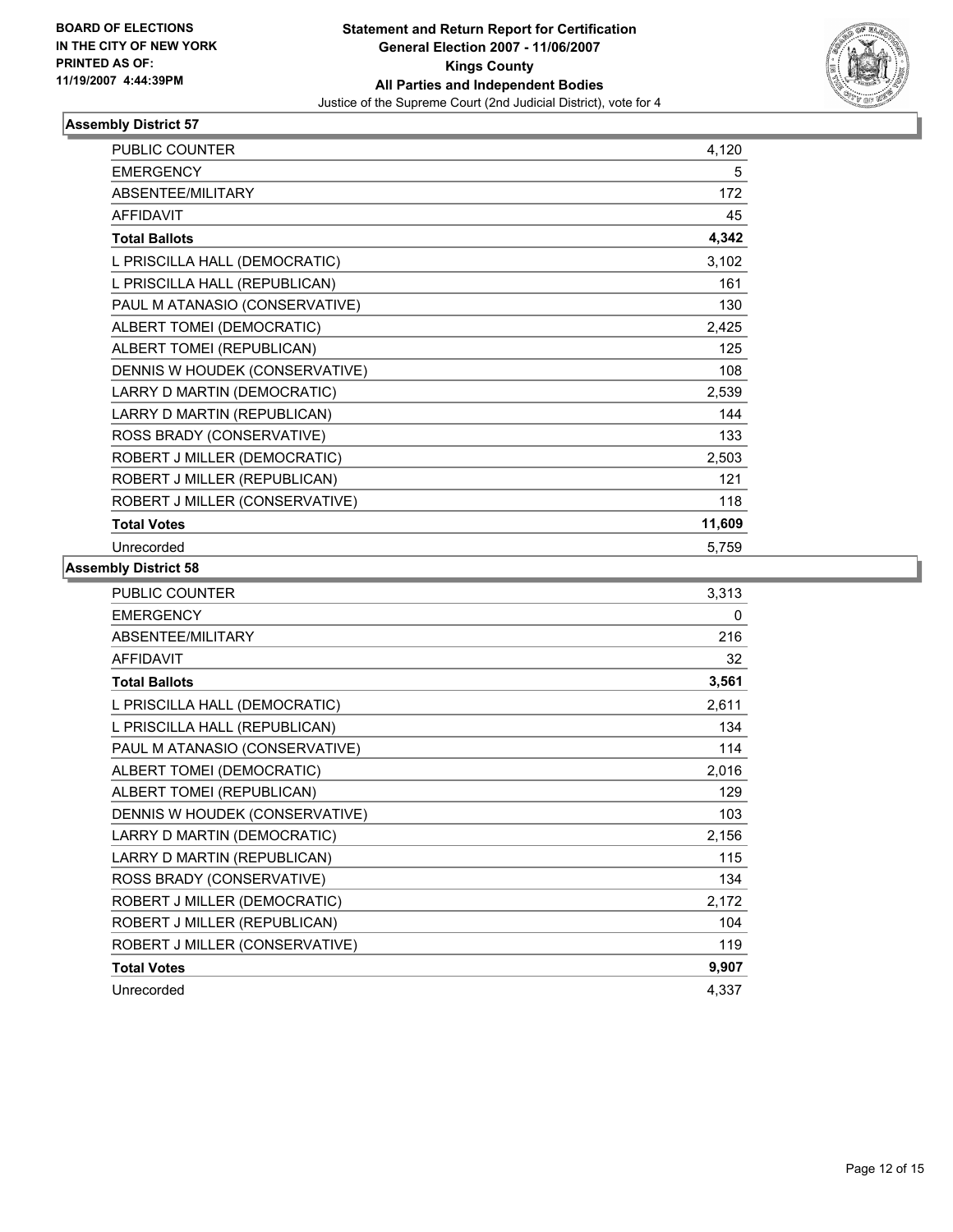

| <b>PUBLIC COUNTER</b>          | 3,302  |
|--------------------------------|--------|
| <b>EMERGENCY</b>               | 7      |
| ABSENTEE/MILITARY              | 149    |
| <b>AFFIDAVIT</b>               | 30     |
| <b>Total Ballots</b>           | 3,488  |
| L PRISCILLA HALL (DEMOCRATIC)  | 2,100  |
| L PRISCILLA HALL (REPUBLICAN)  | 451    |
| PAUL M ATANASIO (CONSERVATIVE) | 353    |
| ALBERT TOMEI (DEMOCRATIC)      | 1,835  |
| ALBERT TOMEI (REPUBLICAN)      | 498    |
| DENNIS W HOUDEK (CONSERVATIVE) | 247    |
| LARRY D MARTIN (DEMOCRATIC)    | 1,855  |
| LARRY D MARTIN (REPUBLICAN)    | 455    |
| ROSS BRADY (CONSERVATIVE)      | 294    |
| ROBERT J MILLER (DEMOCRATIC)   | 1,849  |
| ROBERT J MILLER (REPUBLICAN)   | 460    |
| ROBERT J MILLER (CONSERVATIVE) | 270    |
| HILLARY CLINTON (WRITE-IN)     |        |
| MICHAEL S REINHARDT (WRITE-IN) | 1      |
| <b>Total Votes</b>             | 10,669 |
| Unrecorded                     | 3,283  |

| PUBLIC COUNTER                 | 1,671 |
|--------------------------------|-------|
| <b>EMERGENCY</b>               |       |
| ABSENTEE/MILITARY              | 77    |
| <b>AFFIDAVIT</b>               | 7     |
| <b>Total Ballots</b>           | 1,756 |
| L PRISCILLA HALL (DEMOCRATIC)  | 775   |
| L PRISCILLA HALL (REPUBLICAN)  | 386   |
| PAUL M ATANASIO (CONSERVATIVE) | 327   |
| ALBERT TOMEI (DEMOCRATIC)      | 722   |
| ALBERT TOMEI (REPUBLICAN)      | 421   |
| DENNIS W HOUDEK (CONSERVATIVE) | 248   |
| LARRY D MARTIN (DEMOCRATIC)    | 680   |
| LARRY D MARTIN (REPUBLICAN)    | 390   |
| ROSS BRADY (CONSERVATIVE)      | 269   |
| ROBERT J MILLER (DEMOCRATIC)   | 687   |
| ROBERT J MILLER (REPUBLICAN)   | 399   |
| ROBERT J MILLER (CONSERVATIVE) | 240   |
| <b>Total Votes</b>             | 5,544 |
| Unrecorded                     | 1,480 |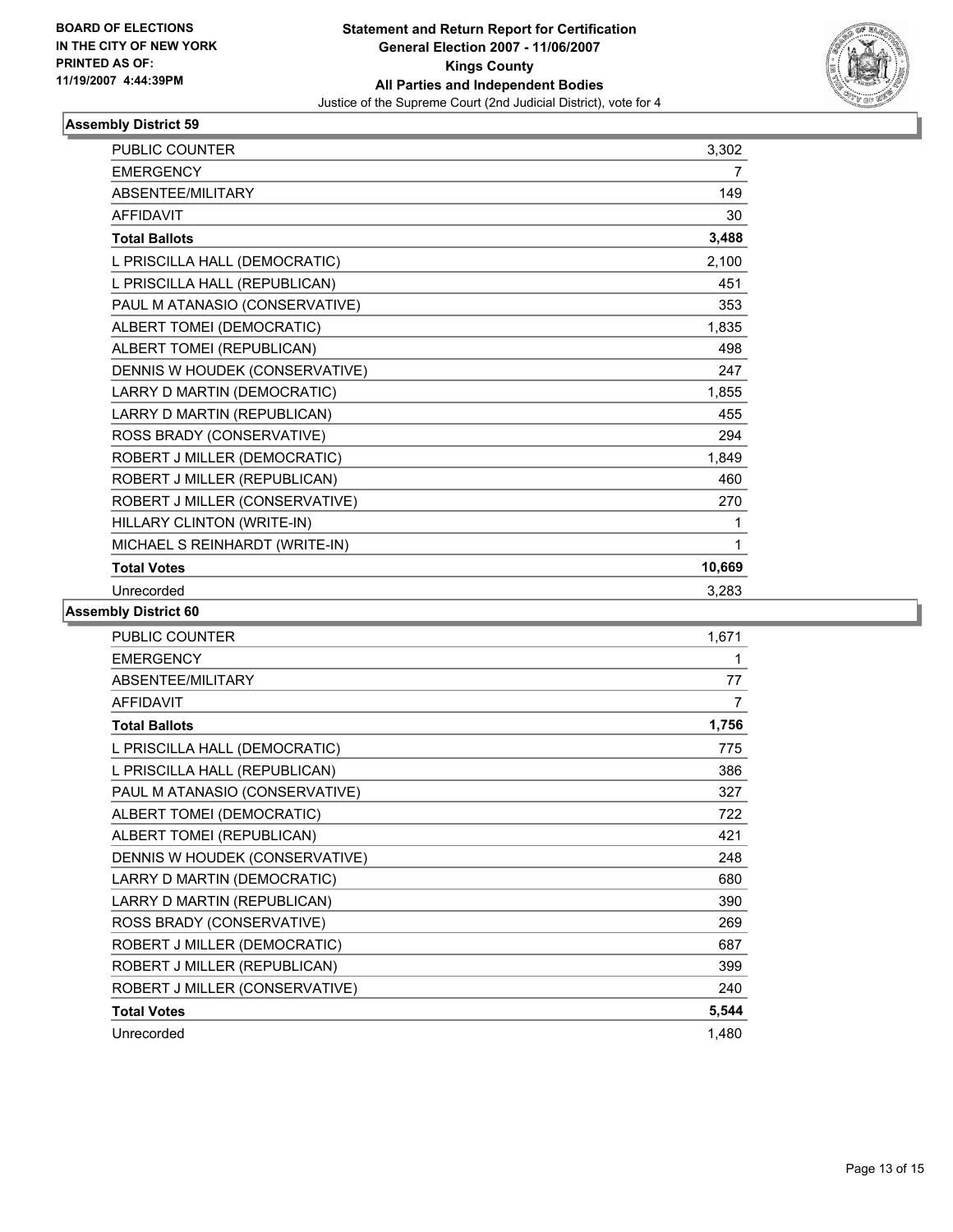

### **Total for Justice of the Supreme Court (2nd Judicial District) - Kings County**

| PUBLIC COUNTER                    | 71,516                  |
|-----------------------------------|-------------------------|
| <b>EMERGENCY</b>                  | 71                      |
| ABSENTEE/MILITARY                 | 3,162                   |
| AFFIDAVIT                         | 744                     |
| <b>Total Ballots</b>              | 75,493                  |
| L PRISCILLA HALL (DEMOCRATIC)     | 45,574                  |
| L PRISCILLA HALL (REPUBLICAN)     | 6,869                   |
| PAUL M ATANASIO (CONSERVATIVE)    | 4,849                   |
| ALBERT TOMEI (DEMOCRATIC)         | 37,336                  |
| ALBERT TOMEI (REPUBLICAN)         | 6,774                   |
| DENNIS W HOUDEK (CONSERVATIVE)    | 3,765                   |
| LARRY D MARTIN (DEMOCRATIC)       | 38,899                  |
| LARRY D MARTIN (REPUBLICAN)       | 6,718                   |
| ROSS BRADY (CONSERVATIVE)         | 4,405                   |
| ROBERT J MILLER (DEMOCRATIC)      | 39,051                  |
| ROBERT J MILLER (REPUBLICAN)      | 6,704                   |
| ROBERT J MILLER (CONSERVATIVE)    | 3,923                   |
| ALFRED E. NEWMAN (WRITE-IN)       | 1                       |
| ALLEN POPPER (WRITE-IN)           | 1                       |
| ALTON MADDOX (WRITE-IN)           | 1                       |
| ANTHONY CERETTI (WRITE-IN)        | 1                       |
| BENJAMIN RADER (WRITE-IN)         | $\mathbf 1$             |
| BRITNEY SPEARS (WRITE-IN)         | 1                       |
| <b>BRUCE WRIGHT (WRITE-IN)</b>    | 1                       |
| CATHERINE LEVINE (WRITE-IN)       | 1                       |
| CHAIM STORCH (WRITE-IN)           | 1                       |
| DAVID BLOOMFIELD (WRITE-IN)       | 1                       |
| DIANA SZOCHET (WRITE-IN)          | 1                       |
| ELLEN SPODEK (WRITE-IN)           | $\mathbf 1$             |
| <b>GENE RUSSIANOFF (WRITE-IN)</b> | 1                       |
| HARVEY PORIS (WRITE-IN)           | $\overline{\mathbf{c}}$ |
| HILLARY CLINTON (WRITE-IN)        | $\overline{2}$          |
| IAN RANDAL STROCK (WRITE-IN)      | 1                       |
| <b>ISRAEL GLASSER (WRITE-IN)</b>  | 1                       |
| JACK PURUIN (WRITE-IN)            | 1                       |
| JANET C. MACE (WRITE-IN)          | 1                       |
| JOE TORRES (WRITE-IN)             | 1                       |
| JOHN W. CARROLL (WRITE-IN)        | 4                       |
| MATTHEW E. ENDLICH (WRITE-IN)     | 1                       |
| MICHAEAL TARIQ WARREN (WRITE-IN)  | 1                       |
| MICHAEL S REINHARDT (WRITE-IN)    | 1                       |
| MOJAE GROSS (WRITE-IN)            | 1                       |
| NATAN SHMAVILLI (WRITE-IN)        | 1                       |
| NEAL ROSENTEIN (WRITE-IN)         | 1                       |
| NOACH DEAR (WRITE-IN)             | 1                       |
| NOAM SUBERI (WRITE-IN)            | 1                       |
|                                   |                         |